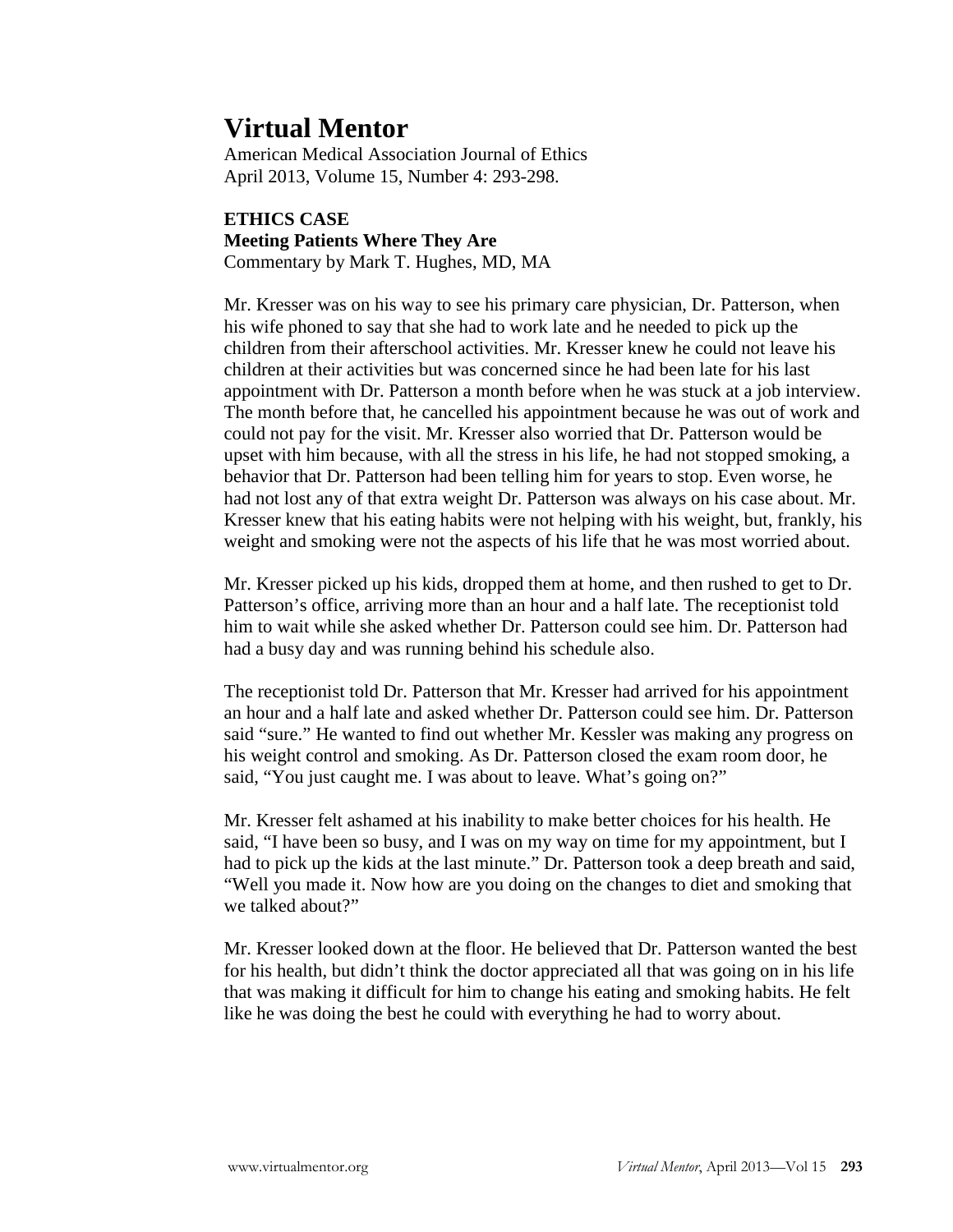#### **Commentary**

It is interesting that the case is presented from the perspective of the patient, Mr. Kresser. The judgments attributed to his physician, Dr. Patterson, are speculations by the patient, and we do not know if they actually represent the mindset of his physician. Attitudes such as disappointment and anger cannot necessarily be assumed based on the interaction described. Whether these may have been expressed in previous encounters is not certain. If anything, the fact that Dr. Patterson agreed to see Mr. Kresser despite his being late for the appointment suggests that the physician is subordinating his own interests (e.g., going home or attending to other responsibilities after a busy clinic day) to the interests of his patient.

Before addressing the core issue of the case, namely behavioral counseling, it is worthwhile to comment on clinic scheduling as an issue of professionalism. In today's health care setting, physician appointments are largely doctor-centered. Some physicians have become more consumer-oriented by offering evening and weekend hours, but the majority of appointments occur during the day and are geared toward the availability of the physician, not the patient. Patients have to schedule appointments around (or in place of) other commitments, such as work, childcare, or household responsibilities. This is not patient-centered. Truly patientcentered scheduling might mean a return to home visits, rather than requiring the patient to come to the doctor's office.

Set appointment times in doctor's offices entail expectations and responsibilities for both physicians and patients. Physicians need to keep on schedule, so as not to inconvenience other patients scheduled later in the day. It is accepted, however, that extenuating circumstances can arise in which the complexity or acute nature of a particular patient's condition necessitates giving him more time than was allotted for his appointment. It is also an expectation in the system that patients will arrive on time for their appointments, so as not to inconvenience other patients or the doctor. But patients can also have extenuating circumstances, from delays in finding a parking spot to having concomitant duties like picking up children at daycare. When an expectation cannot be met, the responsible party should extend the courtesy of notifying the other person and determining how the situation can be resolved to mutual satisfaction.

Time is one of the most valuable (and scarce) resources in health care. Appointment times have been shortened in an effort to increase clinical productivity. Time management has become a crucial skill for health professionals. The patient's responsibilities for keeping appointments on time are generally not considered. In viewing the clinical encounter through the lens of beneficence, whatever is in the best interests of the patient should dictate the time allotted to the patient. Patients are not obliged to consider their impact on the doctor's schedule; they may accept it (or be resigned to it) as a reality of the system that the doctor's time is short, but this is in some respects buying into the doctor-centered view of clinical time.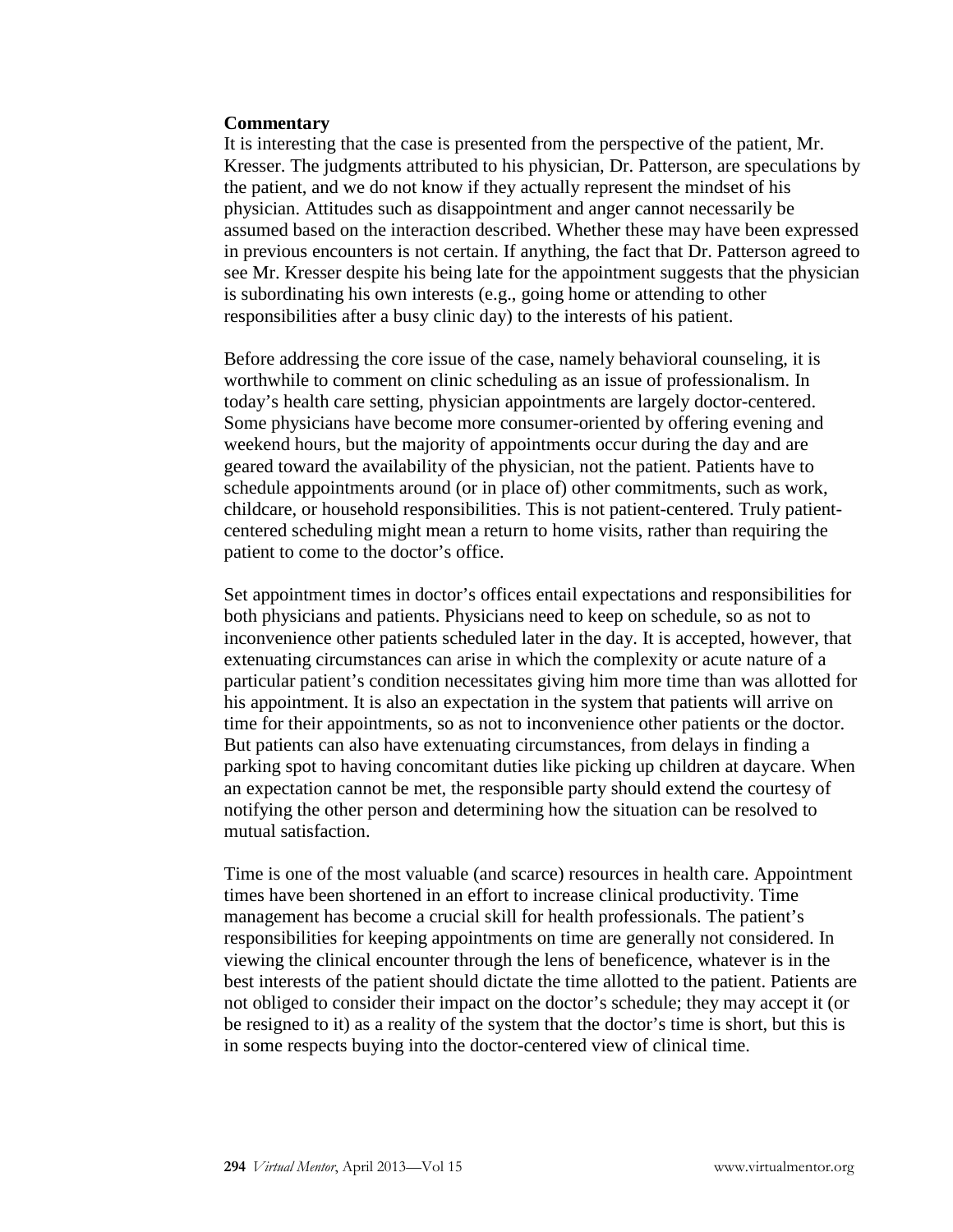It would be a vastly different world if patients could schedule visits for a length of time that correlated to their conditions or symptoms or they thought they needed. Billing mechanisms would have to change, doctors would have to be more receptive to the patient's goals, and more clinicians would most likely be needed to fill the need. But this is a "pie in the sky" dream; we have to work within the system as it currently exists. If a patient's agenda requires more time than the scheduled time permits, then the physician and patient need to negotiate how to best manage the time they have.

Negotiation is the key strategy to achieving lifestyle changes for patients. Physicians need to meet patients where they are, not where they want them to be. Each can have agreed-upon goals such as improved health, prevention of disease, and reducing or eliminating unhealthy behaviors, but how to get there has to be negotiated. The physician has to balance respect for autonomy (allowing patients to make choices, even if some of their decisions are bad or counterproductive to achieving health and healing) with beneficence (working toward the patient's best interests). Acting in the extremes of either principle can have undesired consequences. Simply letting the patient persist in unhealthy behaviors in deference to self-determination can lead to poor health outcomes. Going too much in the opposite direction and pushing the patient toward doctor-centered goals can result in paternalism. The middle ground is for the physician to be a guide or a coach.

Using the analogy of the patient being on a journey, the physician's role is that of a tour guide, providing direction on the trip but leaving the itinerary up to the patient. Advice can be given, and facts can be presented to educate the patient about guideposts along the way, but the physician follows the lead of the patient. The journey may involve detours, pit stops, and backtracking, but the guide is there to lead the patient to the final destination.

As an alternative analogy, the physician is a coach who is there to inspire and motivate the patient. The challenge comes in knowing when to push the patient, when to comfort and console, and when to cheer. A good coach or team manager may have his or her own style of managing, but also needs to adapt to the needs of the players over the course of a game or season. For the physician, this entails knowing the patient well enough to know what strategy will work in which instance.

Part of knowing the patient is determining what stage of change the patient is in. The physician's approach to the patient will differ depending on the stage of change [1, 2]. In order to have any success in lifestyle modification, the patient has to be ready to make the change. Pushing the patient to change when he is not ready sets him up for failure—leading to the sort of guilt, shame, and disappointment that Mr. Kressler feels. Fostering these negative emotions in the patient makes future attempts that much more difficult and ultimately is not compassionate. The physician's task is to understand the patient and diagnose his readiness to change. If there is too much going on in the patient's life (as seems to be the case for Mr. Kresser), the present might not be the time to advocate for significant lifestyle modification.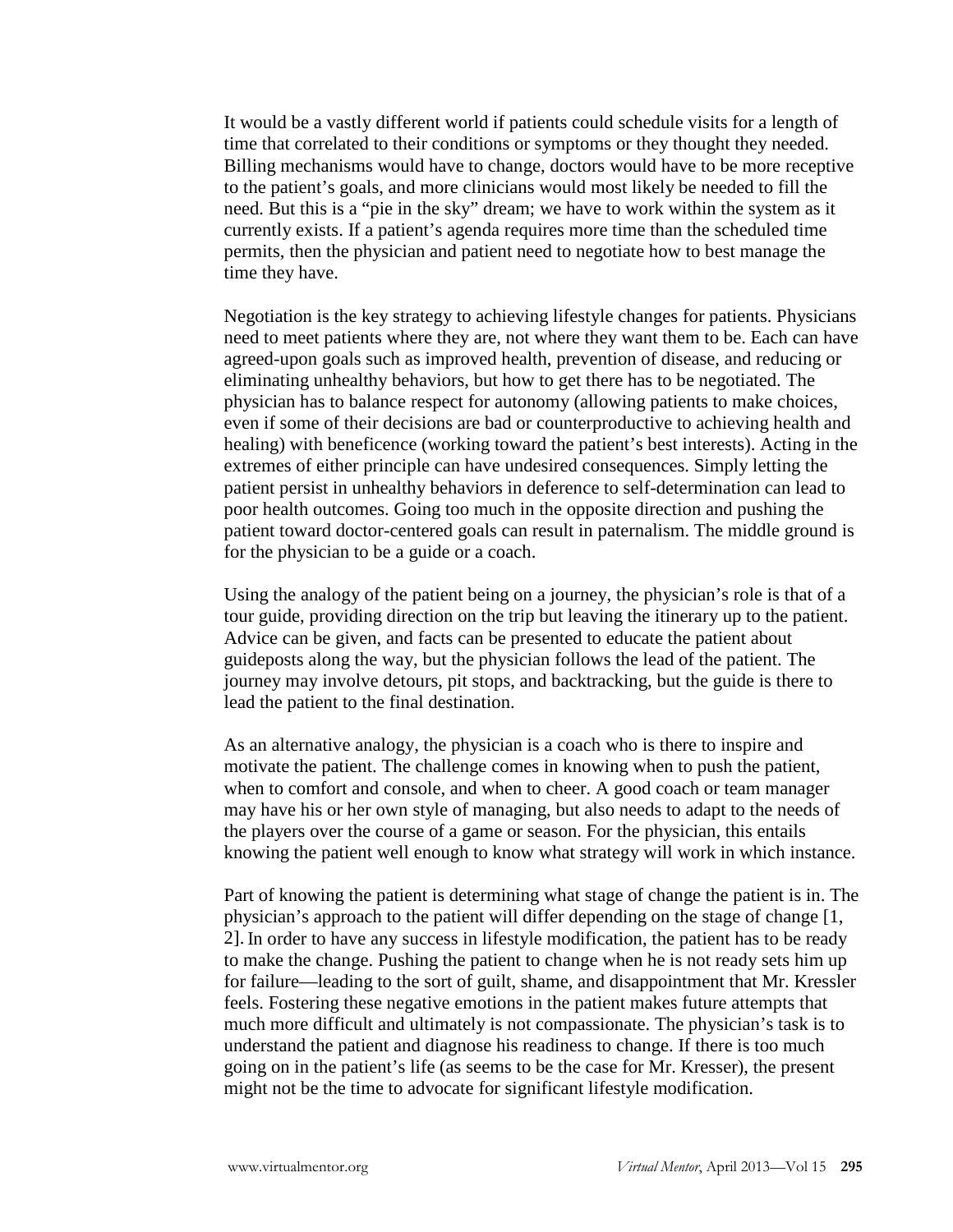As the guide or coach, the physician should help the patient achieve the stage of change that is needed next in the process [2]. If the patient is in precontemplation, then the physician should help with consciousness-raising by providing information about health benefits of changing a behavior or helping the patient to reevaluate his or her circumstances to identify the barriers to change. When the patient is in the contemplation stage, the goal is to help him or her move toward making a change. The physician should facilitate the patient's process of thinking about options for change and barriers that may be encountered.

Once the patient is in the preparation stage of change, the physician should establish the patient's commitment to change and assist the patient in picking realistic goals that he or she feels confident about achieving. When the patient is in the action phase, the physician should praise him or her for accomplishments and work through obstacles to success. Empowering the patient's autonomous decisions and agency is important in this stage and in the maintenance phase. The patient has to discover for himself or herself what works in a given situation. With open-ended questions, the physician can help the patient with this self-directed learning to continue the lifestyle changes and potentially build on them. If the patient relapses, the physician has to help him or her identify what stage he or she is in currently and start the process over again. Rather than focusing on the failure, past successes should be praised and the patient's willingness to change should be reassessed. If one of the goals of the healing relationship is to make the patient feel better, then keeping a positive focus is crucial, especially in the relapse phase.

Returning to the case, Mr. Kresser has not achieved the goals established during his previous visits with Dr. Patterson. We do not know how those goals were established. Generally with lifestyle changes, it is best to create specific, measurable goals (e.g., picking a smoking quit date or reducing the number of cigarettes per day; keeping a food diary or eating fewer sweets 3 days a week). From the gist of the case, it does not sound as if there was any specificity in the plan other than trying to achieve the healthier lifestyle goals. If this is the case, it could set the patient up for failure, especially when there are major obstacles in his life, such as unemployment and other stressors. Perhaps now is not the right time for the patient to be making major lifestyle changes (i.e., he is in the contemplation stage). If the patient was in the preparation stage at the last appointment, was Dr. Patterson aware of these concerns at the time? Did they discuss strategies to overcome these challenges? Did they simplify behavior modification goals in light of these potential barriers? We learn from the case that Mr. Kresser feels that the doctor does not appreciate all that is going on in his life, but we do not know if these issues have been overtly discussed at previous encounters.

Thus, a different approach by Dr. Patterson in the encounter described may have been more helpful. It is a natural inclination on the part of the physician to "cut to the chase" when the appointment and clinic are already running late. Hence, it is understandable that Dr. Patterson asked, "Now how are you doing on the changes to diet and smoking that we talked about?" But a more appropriate response to the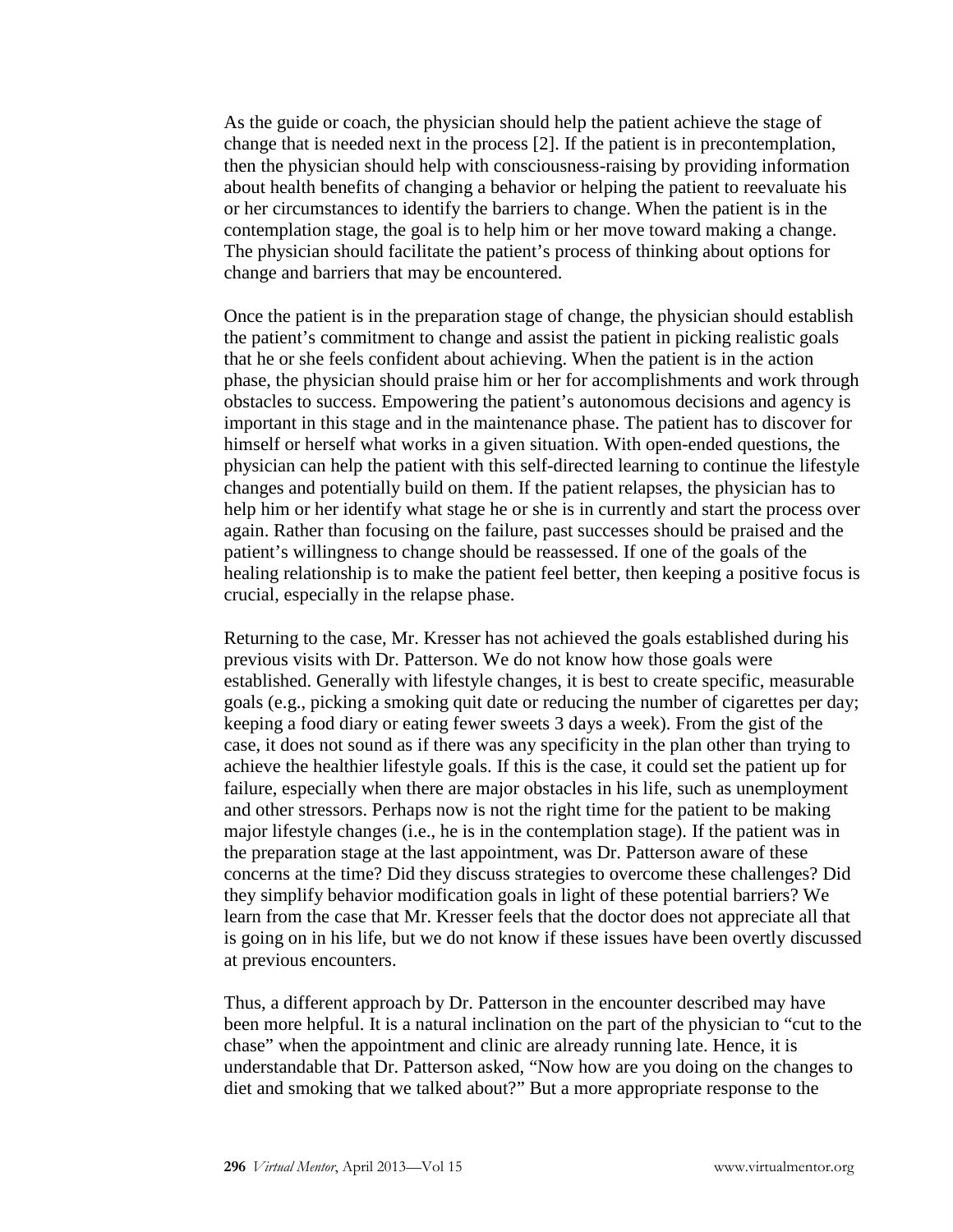patient's first statement would have been to be more open-ended, such as repeating his initial question of "What's been going on?" Or Dr. Patterson could have responded, "You've been busy? What's been going on in your life?" or "What's been happening since the last time we met?" Keeping the question general allows the patient to direct the flow of the conversation (and makes it more patient-centered). It also enables the physician to understand the patient's context, so as to be better able to counsel him about lifestyle changes.

Discussing the patient's stressors may be more than enough to cover at this visit. But if there were a need to discuss lifestyle changes attempted since the last visit, then keeping the focus on positive results (what things the patient was successful with or how long the patient was able to institute some changes) would be preferable. A judgmental tone could engender more shame for the patient, whereas praising the patient, even for small changes, may make him more motivated to get additional positive reinforcement in the future.

Behavior change is one of the most difficult tasks for anyone to accomplish. The person has to feel that the change is important. He has to be committed to the change and feel confident that he can accomplish it. Success has its own rewards and can lead to reinforcement of the behavior and an incremental increase in goal-setting. Having an ally in the fight, a trainer in the corner, or a guide on the journey can aid a person in achieving his goals. The physician who is able to be all of those for his patient is likely to achieve better results.

## **References**

- 1. Prochaska JO, DiClemente CC, Norcross JC. In search of how people change: applications to addictive behaviors. *Am Psychol*. 1992;47(9):1102- 1114.
- 2. Levinson W, Cohen MS, Brady D, Duffy FD. To change or not to change: "sounds like you have a dilemma." *Ann Intern Med*. 2001;135(5):386-391.

Mark T. Hughes, MD, MA, is a core faculty member of the Berman Institute of Bioethics and an assistant professor of medicine in the Division of General Internal Medicine and the Florence R. Sabin College at the Johns Hopkins University School of Medicine in Baltimore. He is a clinician-educator whose scholarly interests include advance care planning, end-of-life decision making, everyday ethics, professionalism, and research ethics. Dr. Hughes is co-developer and associate editor of the Johns Hopkins Internet Learning Center, an Internet-based curriculum used by medical residency programs.

## **Related in VM**

[Health Coaching,](http://virtualmentor.ama-assn.org/2013/04/stas2-1304.html) April 2013

[Lifestyle is Medicine,](http://virtualmentor.ama-assn.org/2013/04/ecas1-1304.html) April 2013

[Lifestyle Medicine Competencies for Primary Care Physicians,](http://virtualmentor.ama-assn.org/2013/04/medu1-1304.html) April 2013